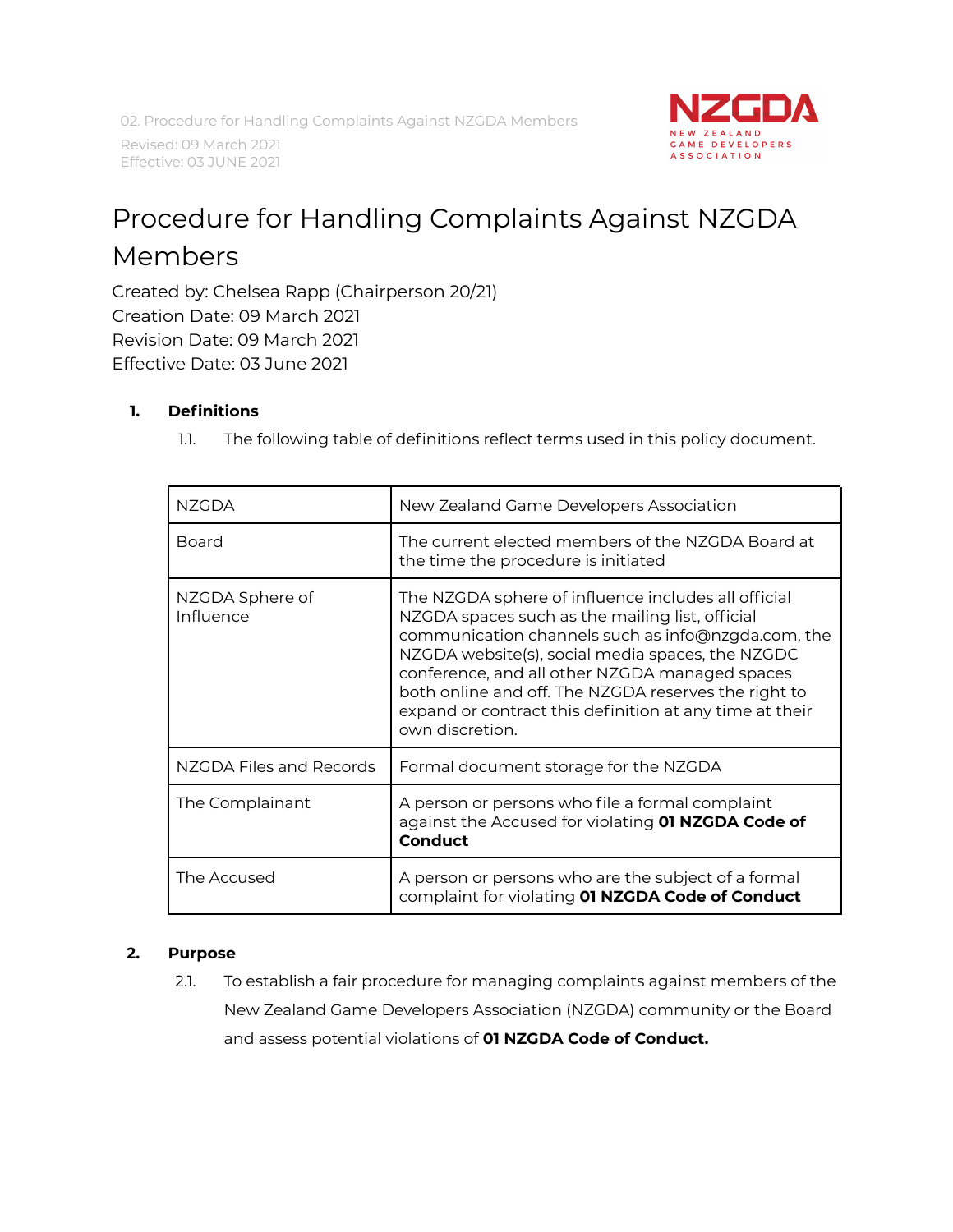

## **3. Limitations**

- 3.1. The scope of this procedure is limited to members of the New Zealand Game Developers Association (NZGDA), members of the Board of the NZGDA, and participants of official NZGDA events and online spaces.
- 3.2. This procedure is limited to behavior and/or actions that occur or are considered likely to occur within the 'sphere of influence of the NZGDA'.
- 3.3. This procedure is limited to complaints and records filed after January 01, 2021 and does not apply to any disciplinary actions or rulings filed before this time.

## **4. Making a complaint**

- 4.1. Prior to making a complaint, the NZGDA encourages all parties to have a good faith discussion about the issue whenever possible.
	- 4.1.1. In preparation for discussing the issue, the NZGDA recommends referencing MBIE's Preparing for Mediation [Workbook.](https://www.employment.govt.nz/assets/Uploads/tools-and-resources/publications/284276d11a/preparing-for-employment-mediation-workbook.pdf) This is a helpful tool for identifying the issue and determining possible goals and outcomes for the discussion.
- 4.2. An official complaint should be made in writing to the Chairperson of the Board via [info@nzgda.com](mailto:info@nzgda.com) or [chairperson@nzgda.com.](mailto:chairperson@nzgda.com)
	- 4.2.1. Complainants are welcome to informally discuss their concerns with the Chairperson or any Board Member, but this procedure will not begin until an official complaint is submitted.
- 4.3. The complaint should detail which aspects of **01 NZGDA Code of Conduct** have been violated and provide a description of the violating behaviour. The complaint may also include a victim impact statement,relevant history, and any supporting documentation (ie: images, screenshots, videos, etc.).
- 4.4. Complaints should be made within one year of the violating behaviour, although this may be waived at the Chairperson's discretion.

# **5. Rights of the Complainant, the Accused, and the NZGDA**

5.1. Both the Complainant and the Accused are welcome to involve a support person who will be included in all communications with them and the NZGDA.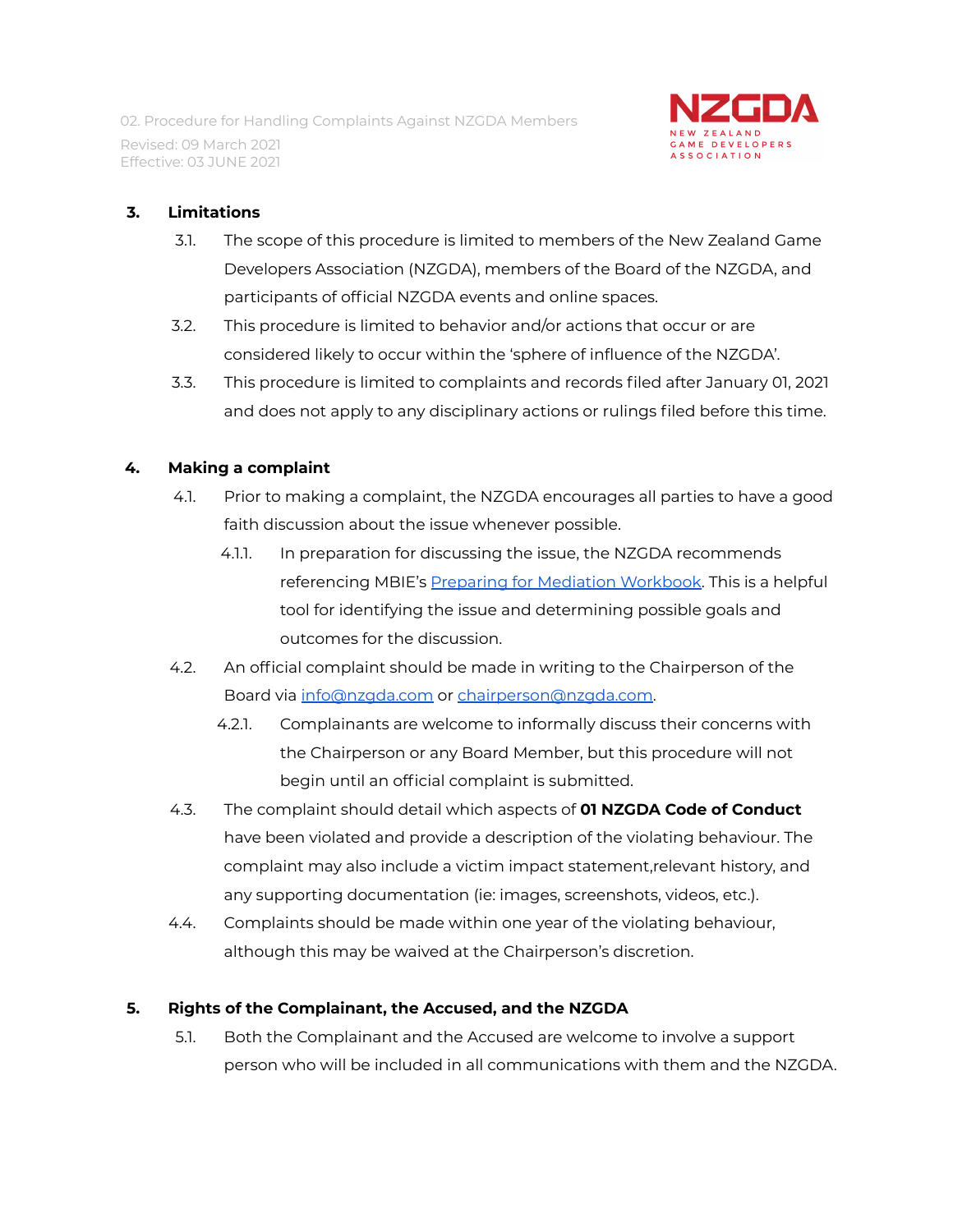

- 5.2. As a part of submitting a complaint, the Complainant agrees to be identified to the Accused.
	- 5.2.1. The Complainant is not expected to speak to the Accused or communicate with them in any way.
	- 5.2.2. The information provided by the Complainant will be confidential to the investigation, but the Accused will be given the Complainant's formal statement, which will identify them.
- 5.3. Any person who is Accused of violating **01 NZGDA Code of Conduct** will be given the opportunity to review the formal statement made by the Complainant and provide a formal statement of their own. The procedure for submitting the formal statement of the Accused follows the process outlined in Section (04).
- 5.4. The accuser(s) and the Accused will be given a reasonable period of time to provide their statements, but no longer than two weeks. The statements may be shared in full or in part with the other party at the discretion of the Disciplinary Committee.
- 5.5. The NZGDA can and will defer cases to authorities at any time deemed necessary.
- 5.6. If a disciplinary action is taken, the NZGDA may:
	- 5.6.1. Make a public statement without sharing identifying information, and/or
	- 5.6.2. Share information, including identifying information, with external parties including industry bodies.

# **6. Records**

- 6.1. A record of all disciplinary complaints, actions, committees, and sanctions will be kept in the NZGDA records.
	- 6.1.1. In recognition that people can remedy their behaviour over time, a reported person's file is held as current until three years have passed with no activity.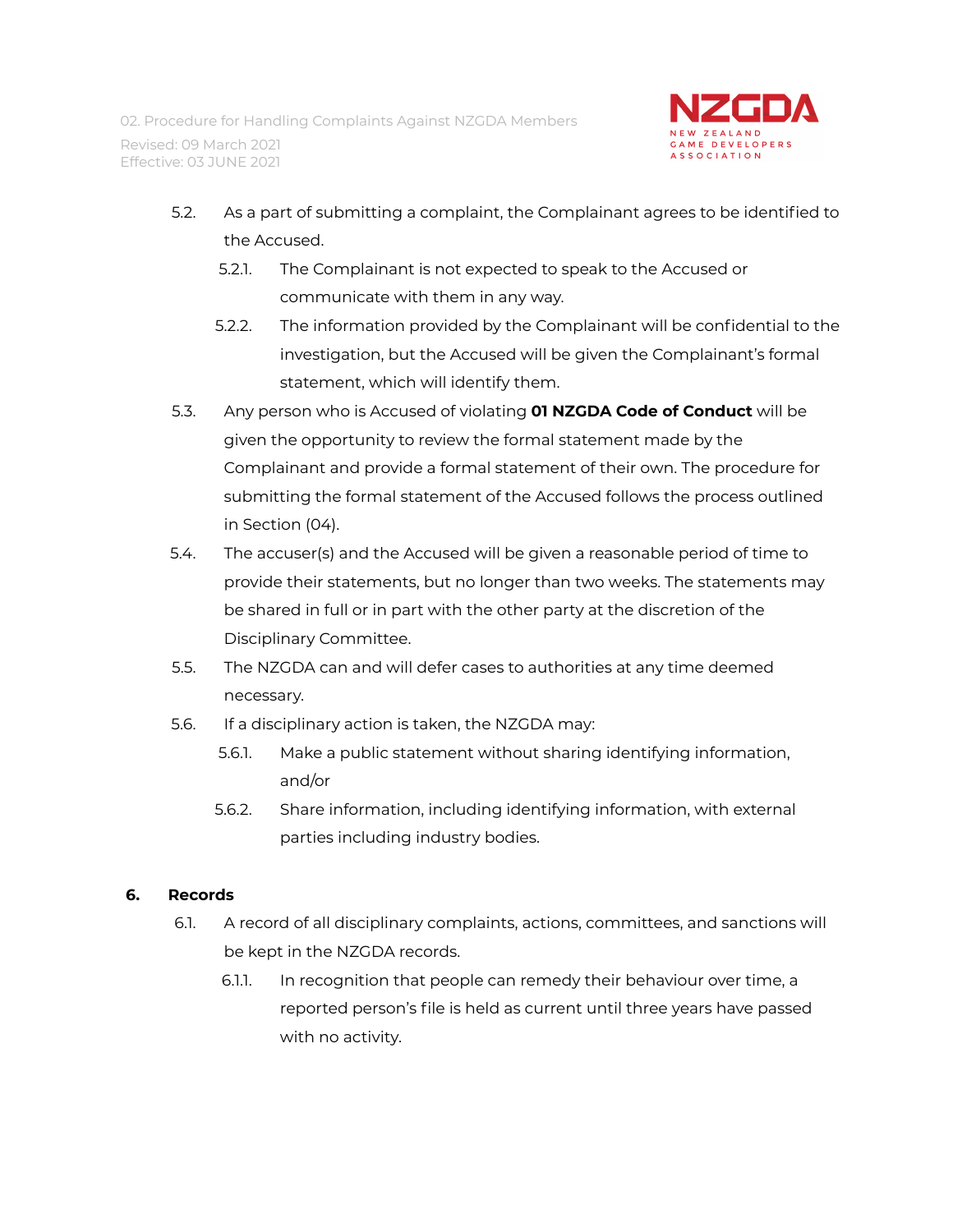

- 6.2. Any evidence, including screenshots, pictures, statements and video recordings, that are generated as a part of the investigation will be committed to the NZGDA record.
- 6.3. The Board may review and revise the list of Disciplinary Actions at any time.
- 6.4. Records can be shared with relevant authorities or other parties at the discretion of the Board.
- 6.5. Records can be shared with NZGDA Board members and volunteers managing events and online spaces.

## **7. The Disciplinary Committee**

- 7.1. Upon receipt of a complaint in writing, the Chairperson of the Board will appoint a Disciplinary Committee, of at least 3 current board members, and act as its Chair.
- 7.2. If the Complainant or the Accused are members of the NZGDA Board, they will be excluded from the Disciplinary Committee.
	- 7.2.1. If the Chairperson of the Board is excluded from the Disciplinary Committee, the Committee will elect a Committee Chair from the remaining eligible members by majority vote.
	- 7.2.2. If the Chairperson of the Board cannot be a member of the Disciplinary Committee, then the newly elected Chair will become the new party liaison for the Complainant and the Accused.
	- 7.2.3. Board members with conflicts of interest will be excluded from the Disciplinary Committee.
- 7.3. If the Disciplinary Committee cannot be made of 3 Board members, the Committee Chairperson will appoint Disciplinary Committee members.

#### **8. Disciplinary Action**

- 8.1. Any behaviors or actions that violate laws, bylaws or regulations will be reported to the relevant authorities.
- 8.2. The record of past Disciplinary Actions may be reviewed when considering current or future actions.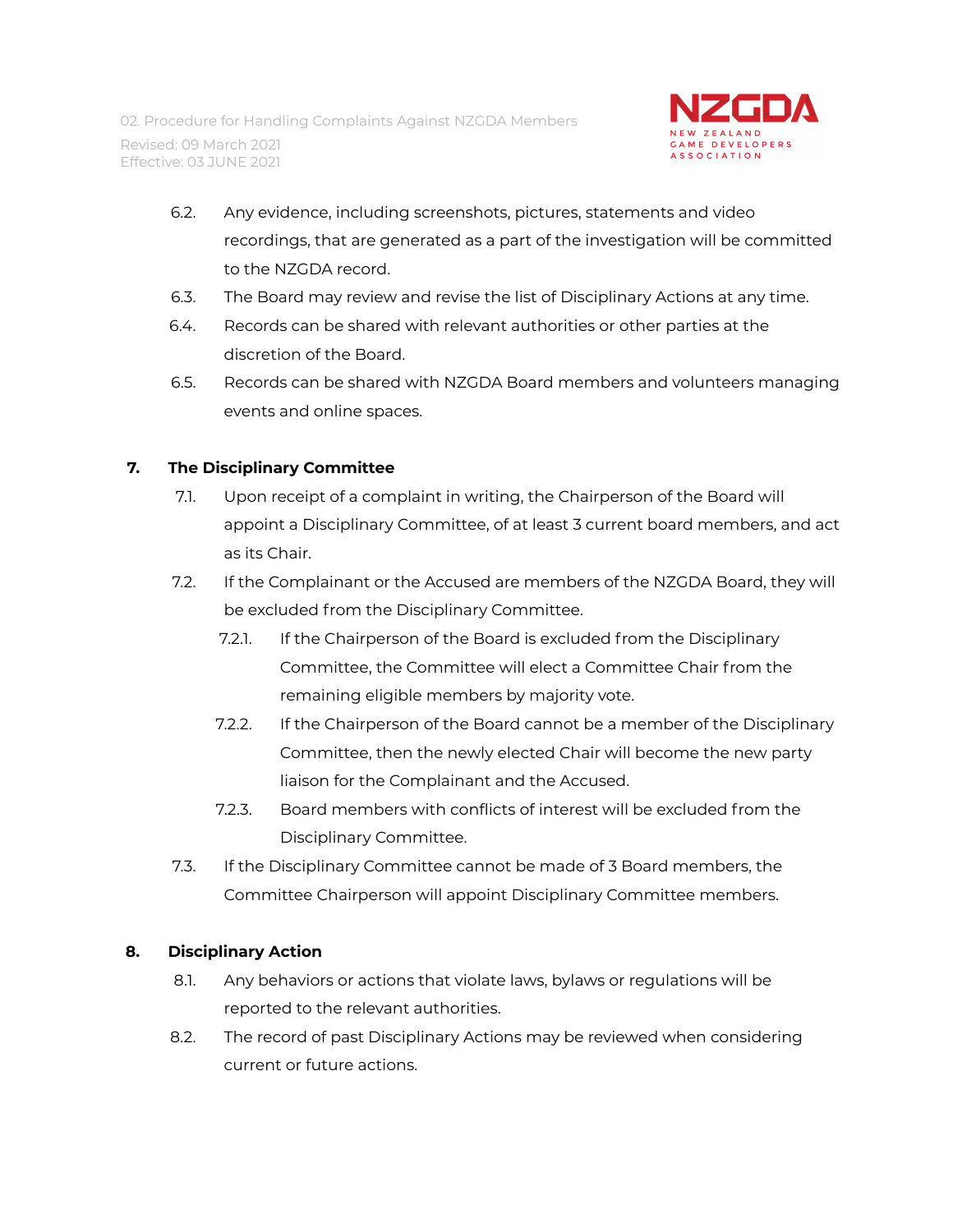

- 8.3. Upon review by the Disciplinary Committee, the Board may decide to take one of the following actions:
	- 8.3.1. The board may take no Disciplinary Action.
	- 8.3.2. The offending person(s) may receive a Warning
		- 8.3.2.1. A warning will be issued and recorded in the NZGDA records.
		- 8.3.2.2. Past Warnings may be reviewed when considering current or future Disciplinary Actions
	- 8.3.3. The offending person(s) may be Sanctioned
		- 8.3.3.1. Sanctions prevent the offending person from attending or otherwise engaging in any activities, events, or social media activities within the NZGDA sphere of influence.
		- 8.3.3.2. Sanctions may include exclusion from NZGDA representative (board, committee, volunteer) or platform (speakers, facilitators) roles.
		- 8.3.3.3. Sanction terms are not to exceed 2 years.
		- 8.3.3.4. Sanctions will automatically expire unless renewed by the Board at the time of expiry.
	- 8.3.4. The offending person(s) may receive a Lifetime Ban
		- 8.3.4.1. A lifetime ban prevents the offending person from attending or otherwise engaging in any activities, events, or social media activities within the NZGDA sphere of influence.
		- 8.3.4.2. Lifetime bans do not have an expiry date, however they can be reviewed and/or revised by the Board at any time.

# **9. Complaint Handling Procedure**

- 9.1. Upon receipt of a complaint, the Disciplinary Committee will be formed as described in Section (7).
- 9.2. The Chair of the Disciplinary Committee will solicit formal statements from the accuser(s) and the Accused, and these will be stored in the NZGDA Disciplinary Records as described in Sections (4), (5), and (6).